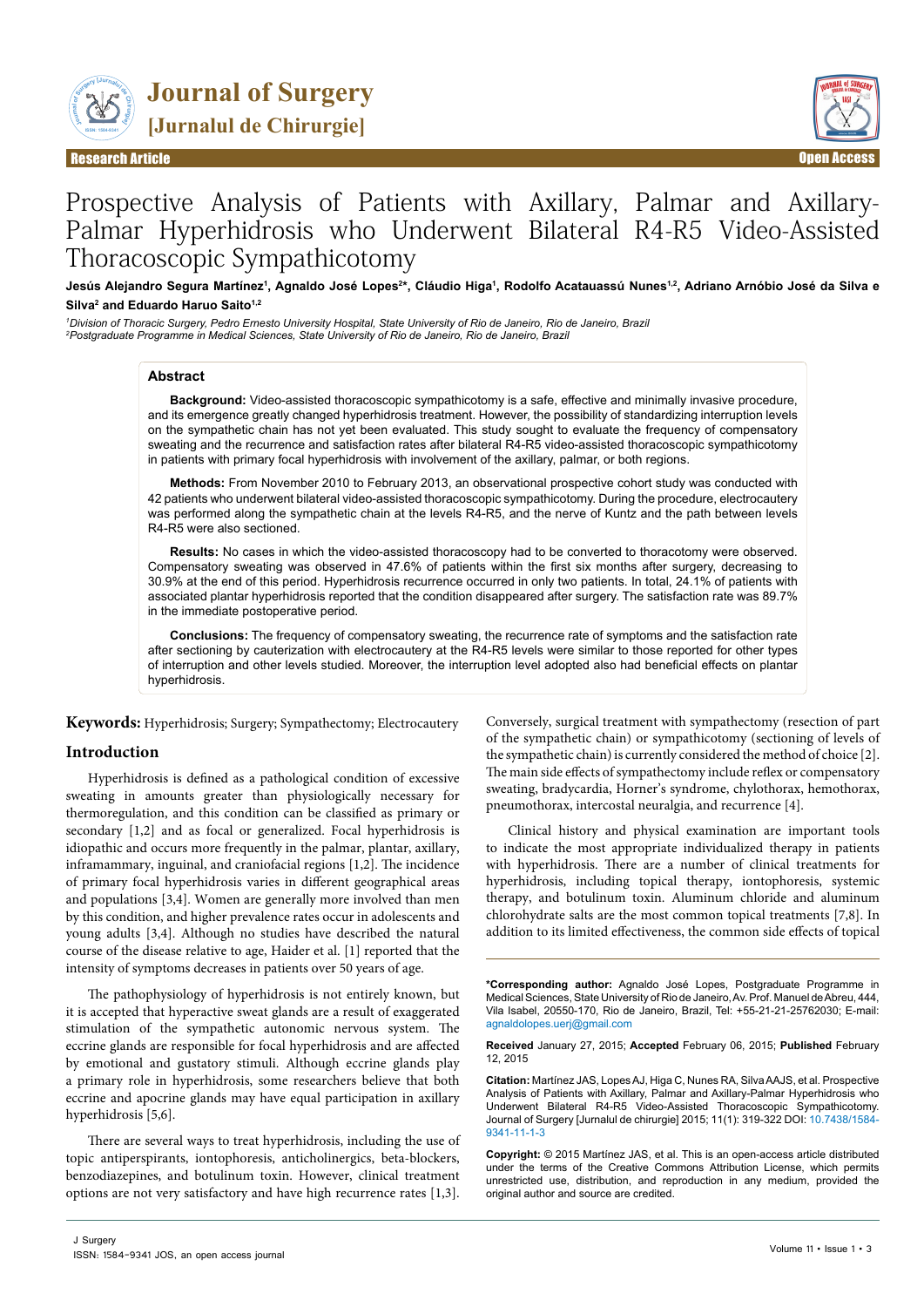treatments (including burning sensation and local irritation) may reduce the benefits of treatment. A further alternative is iontophoresis, which has been reported to be effective in individuals that have both palmar and plantar hyperhidrosis. Iontophoresis requires long term use to maintain efficacy, necessitating home treatment; furthermore, this procedure is contraindicated in pregnant women, patients with a pacemakers or large metal prostheses, and who suffers from epilepsy [9,10]. The use of oxybutynin, an anticholinergic oral medication, is limited by the frequent presence of side effects, such as dry mouth, headache, constipation, and urinary retention. This type of treatment would, however, be suitable in cases which do not respond to topical treatments, botulinum toxin, or iontophoresis [11,12]. Botulinum toxin is effective, safe and has good tolerability as an alternative to topical, systemic, and surgical treatments; however, because primary hyperhidrosis is a chronic condition, questions about longevity of treatment efficacy remain [7,9]. When clinical options do not offer satisfactory results, a variety of surgical procedures can be used, including localized and thoracic surgery. Located surgery can only be used to treat axillary hyperhidrosis [7]. Although effective in resolving symptoms, this procedure often requires the placement of drains and is associated with a number of complications and side effects, including infection, hematoma, necrosis, atrophic or hypertrophic scarring, alopecia, and hyperpigmentation [7,13].

The emergence of video-assisted thoracoscopic sympathicotomy greatly changed hyperhidrosis treatment, and this procedure is safe, effective, and minimally invasive [14,15]. In this procedure, the sympathetic chain is interrupted by sectioning or ablation of the nerve using electrocautery, a harmonic scalpel, or surgical clips. Despite the increasingly frequent use of video-assisted thoracoscopic sympathicotomy, evaluation of its long-term impact has been limited. Aiming to standardize this procedure, we believe that interrupting the sympathetic chain at the R4-R5 level in patients with hyperhidrosis in different regions may provide similar results as other types of interruption and other levels studied thus far. Therefore, the present study sought to evaluate the frequency of compensatory sweating and the recurrence and satisfaction rates after bilateral R4-R5 videoassisted thoracoscopic sympathicotomy in patients with primary focal hyperhidrosis with involvement of the axillary, palmar, or both regions.

# **Materials and Methods**

## **Patient population**

From November 2010 to February 2013, an observational prospective cohort study was conducted with 42 patients with primary focal hyperhidrosis (axillary, palmar or axillary-palmar). These patients underwent bilateral video-assisted thoracoscopic sympathicotomy with sectioning by cauterization with electrocautery along the sympathetic chain at the R4-R5 levels.

The criteria used to diagnose primary focal hyperhidrosis included focal sudoresis with visible and excessive sweating for a period  $\geq 6$ months with no known clinical or drug cause combined with at least one of the following [6]: bilateral symmetrical disease; frequency of at least one episode per week; interference with daily activities; onset of symptoms before 25 years of age; family history of hyperhidrosis; and cessation of sweating during sleep.

In the preoperative period, all patients underwent a rigorous evaluation of their clinical history, electrocardiogram, and chest radiograph. The following were considered as contraindications for the procedure: secondary hyperhidrosis, body mass index  $\geq 28$  kg/ m2 , heart rate <60 bpm, and radiological sequelae of pulmonary disease with probable signs of pleuropulmonary adhesions. After the surgical procedure, patient follow-up was performed during the first 24 hours, on days 15 and 30 and in the sixth month of the postoperative

period, when the onset of compensatory sweating and/or recurrence of symptoms were evaluated, in addition to patient satisfaction. Compensatory sweating was classified based on the classification proposed by Atkinson et al. [16] as follows: absent (patient does not develop any new sweating in other areas); mild (patient develops new mild sweating in other areas, but it does not bother the patient); moderate (patient develops new sweating in other areas, but the patient still desires treatment); and severe (patient develops new sweating so serious that the patient regrets having undergone the procedure).

According to the World Medical Association Declaration of Helsinki, the study protocol was approved by the Research Ethics Committee of the State University of Rio de Janeiro, and written informed consent was obtained from all participants.

## **Surgical procedure**

The procedure was performed with patients under general anesthesia. In some patients, orotracheal intubation was performed using a Robertshaw double lumen endobronchial tube (Broncho-Cath Left, Mallinckrodt Medical, Ireland), and in other patients, a simple tube with low-volume ventilation or small periods of apnea combined with carbon dioxide insufflators (maximum pressure of 8 to 10 mmHg at a flow rate of 8 L/min) were used. Patients were then positioned in a semi-sitting supine position with a 45-degree slope and with the upper limbs extended at a 90-degree angle relative to the body. An inframammary incision of approximately 1.5 cm was made in the anterior axillary line at the sixth intercostal space, followed by blunt dissection with penetration of the pleural cavity, and a 10-mm trocar was placed to introduce a rigid 30-degree, 10-mm optic (Karl-Storz, Tuttlingen, Germany) coupled to a miniature video camera (DX CAM Karl-Storz, Tuttlingen, Germany) to inspect the cavity and identify the sympathetic chain. Another incision of approximately 5 mm was made in the axillary region at the second intercostal space for placing a 5-mm trocar to introduce a hook clamp (Abbott Spine, Bordeaux, France) in the thoracic cavity with the aid of the rigid 30-degree optic. When the thoracic sympathetic chain was identified, a segment was sectioned by cauterization with electrocautery at the R4-R5 levels, as well as the path between levels R4-R5 and the nerve of Kuntz, whenever visualized. After the end of the procedure, a Levine tube (14 French) was introduced and water-sealed, and the lungs were expanded with Valsalva maneuvers until the air leak stopped. Then, the tube was removed with the lung in forced inspiration. The subcutaneous plane was closed with 2-0 polyglactin sutures, and the skin was closed with 4-0 polyglactin sutures. Subsequently, the same procedure was performed on the contralateral side. After the end of the procedure, patients were extubated and then underwent chest radiography for investigation of possible pneumothorax.

### **Statistical analysis**

Descriptive statistics were used to analyze the data. The results were expressed as the median (minimum and maximum values) or number (percentage). Data analysis was performed using SAS 6.11 software (SAS Institute, Inc., Cary, NC, USA).

## **Results**

Of the 42 patients studied, 61.9% were female, and the median age was 23.9 years at the time of surgery (ranging from 14 to 53 years). Before surgery, axillary, palmar and axillary-palmar hyperhidrosis was diagnosed in 4, 17, and 21 patients, respectively. Twenty-nine patients (69%) complained of associated plantar hyperhidrosis.

All patients showed satisfactory results in the immediate postoperative period and on the first postoperative day, with dry hands and axillae. No cases of death related to surgery or cases in which the video-assisted thoracoscopy had to be converted to thoracotomy were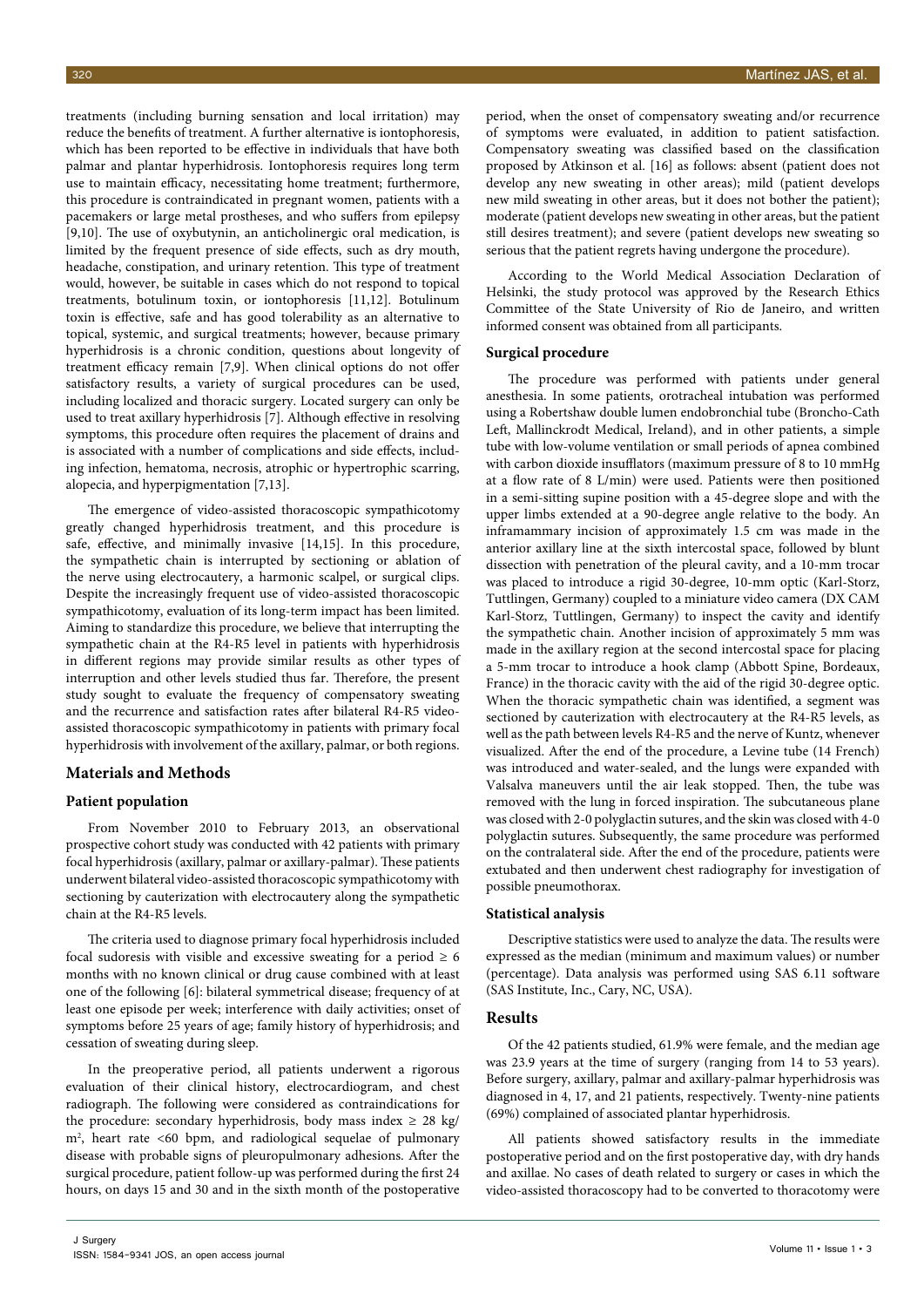observed. The median time spent in surgery was 40 minutes (ranging from 34 to 46 minutes), and the median hospitalization time was 3 days (ranging from 2 to 5 days). In the immediate postoperative period, one patient developed pneumothorax, and another patient showed mammary hypoesthesia.

Compensatory sweating was observed in 20 (47.6%) patients within the first six postoperative months. Of these, 13 patients considered the compensatory sweating as mild, 3 as moderate, and 4 as severe. The following regions had the highest occurrence of compensatory sweating: trunk (8), thighs (6) and generalized form with involvement of the trunk, thighs, and buttocks (2). The onset of compensatory sweating was observed most often between days 15 and 30 of the postoperative period in 12 (60%) of the 20 patients.

Regarding the initial area affected by hyperhidrosis before surgery, we observed that compensatory sweating appeared in the axillary region of 2 (50%) of the 4 patients with axillary hyperhidrosis. Compensatory sweating appeared in the palmar region of 7 (41.2%) of the 17 patients with palmar hyperhidrosis and in the axillary-palmar region of 11 (52.4%) of the 21 patients with axillary-palmar hyperhidrosis.

At the end of the sixth month after surgery, 7 patients reported that the compensatory sweating had disappeared, whereas 9 did not report any improvement, although the clinical manifestations no longer bothered these patients. However, 4 patients complained that the compensatory sweating was more intense and uncomfortable, with no improvement. Among the 29 patients who had preoperative plantar hyperhidrosis associated with hyperhidrosis in other areas, 7 (24.1%) reported that the plantar hyperhidrosis disappeared after surgery.

Of the 42 patients who received surgery, only 2 experienced hyperhidrosis recurrence. These subjects were initially included among the 4 patients who developed generalized and severe compensatory sweating and whose condition had not improved. In these patients, the recurrence began between the first and the sixth month after surgery, with progressive worsening during this time interval.

The satisfaction rate with the procedure was 89.7% in the first month and 76.9% in the sixth month. Among all the patients who received surgery, 89.7% reported they would recommend the surgical procedure to other patients with the same disease.

## **Discussion**

The present study evaluated surgical interruption of the sympathetic chain segment at the R4-R5 levels in patients with axillary, palmar, or axillary-palmar hyperhidrosis, and the results were similar to those reported for other types of interruption and for other levels studied. In addition, the interruption level adopted in the present study also showed beneficial effects on plantar hyperhidrosis. To the best of our knowledge, this study is the first to demonstrate the possibility of standardizing a level for sectioning the sympathetic chain for surgical treatment of hyperhidrosis in different regions.

A wide array of therapies is available for the treatment of hyperhidrosis. It has been recommended that mild axillary hyperhidrosis is initially treated topically with aluminum salts or oxybutynin systemic therapy [9,17,18]. Botulinum toxin should be the second-line therapy in cases that do not respond to topical and systemic therapies [17]. In severe cases of axillary hyperhidrosis, botulinum toxin and topical aluminum chloride are first-line therapies [17]. The local axillary surgery should be considered after failure of other treatment options and before undergoing the patient to endoscopic thoracic surgery. Liposuction-curettage successfully relieves hyperhidrosis and, by virtue of the suctioning mechanism, may be superior to curettage alone for lasting results [9,19]. Surgical procedures are effective, safe, and permanent options for treating hyperhidrosis. Sympathectomy or sympathicotomy is advocated for debilitating hyperhidrosis of the extremities not responding to less invasive modalities [20]. However, these alternatives are reserved for severe cases, since they can have permanent side effects such as compensatory sweating [20].

In the present study, a segment of the sympathetic chain was interrupted by cauterization with electrocautery, and the path between levels R4-R5 and the nerve of Kuntz were sectioned. The most important factor related to this procedure was complete separation of the nerve as well as the space between the severed ends to prevent nerve regeneration. However, the level used for sympathetic sectioning remains controversial. In the present study, we used the Lin-Telaranta classification [21] to define specific section levels, in which the R3 and/ or R4 sections were proposed for palmar hyperhidrosis, and the R4 or R4-R5 sections were proposed for patients with axillary symptoms [21]. We chose to interrupt levels R4-R5 in all patients with axillary, palmar, and axillary-palmar complaints.

Considering that the purpose of hyperhidrosis surgery is to improve the patient's quality of life, complications should be minimal or preferably eliminated. In this sample, no cases of death resulting from surgery or cases in which video-assisted thoracoscopy had to be converted to thoracotomy were observed. The postoperative complications included pneumothorax and mammary hypoesthesia, which occurred in only two patients. This further highlights the success of the selected sympathetic chain interruption levels, and our results indicate the possibility of using the R4-R5 levels as a standard in all patients with axillary, palmar, and axillary-palmar symptoms.

Compensatory sweating is the most common adverse effect of sympathectomy, and its occurrence may vary between 3 and 98% [22,23], with an average frequency of 60% described in the literature [24]. In some cases, the manifestation of this condition is transient and resolves after 6 to 12 months, although chronic cases may reach 67% according to Gossot et al. [24]. In the present study, 30.9% of patients remained with this complication after six months of follow-up, whereas 16.7% of patients reported the disappearance of compensatory sweating at the end of the sixth-month follow-up period. Regarding severe compensatory sweating, the frequency reported in the literature varies but was shown to reach 36% of cases in one report [25]. However, according to Montessi et al. [26], the frequency of severe compensatory sweating may vary depending on the level sectioned, with rates of 32% after cauterization at the R2 level, 9% after cauterization at the R3 level, and only 4% after cauterization at the R4 level. In the present study, only 4 of the 42 patients reported severe compensatory sweating.

The hyperhidrosis recurrence rate after video-assisted thoracoscopic surgery reported in the literature varies between 0% and 65% [27,28]. In the present study, it was observed that only two patients experienced hyperhidrosis recurrence; one patient had an initial complaint of axillary hyperhidrosis, and the other complained of axillary-palmar hyperhidrosis. The recurrence rates reported in the literature for focal axillary hyperhidrosis vary between 15 and 65% [24,29], whereas the overall recurrence rate of palmar hyperhidrosis varies between zero and 16% [30]. However, it is important to investigate whether such case are related to the presence of secondary hyperhidrosis, so that the possible causes of recurrence can be identified. Interestingly, Lin et al. [31] found that the causes for recurrence were neural regeneration in 18.8% of cases, incomplete disruption of the R2 node in 12.5% of cases and integrity of the nerve of Kuntz in 18.8% of cases.

Previous studies including a series of patients treated with sympathectomy for primary hyperhidrosis showed a high degree of patient satisfaction. In our study, the satisfaction rate was 89.7% in the first month and 76.9% in the sixth month after surgery. We believe that this reduction in the satisfaction rate during the follow-up period may be attributed to the emergence of compensatory sweating and/or